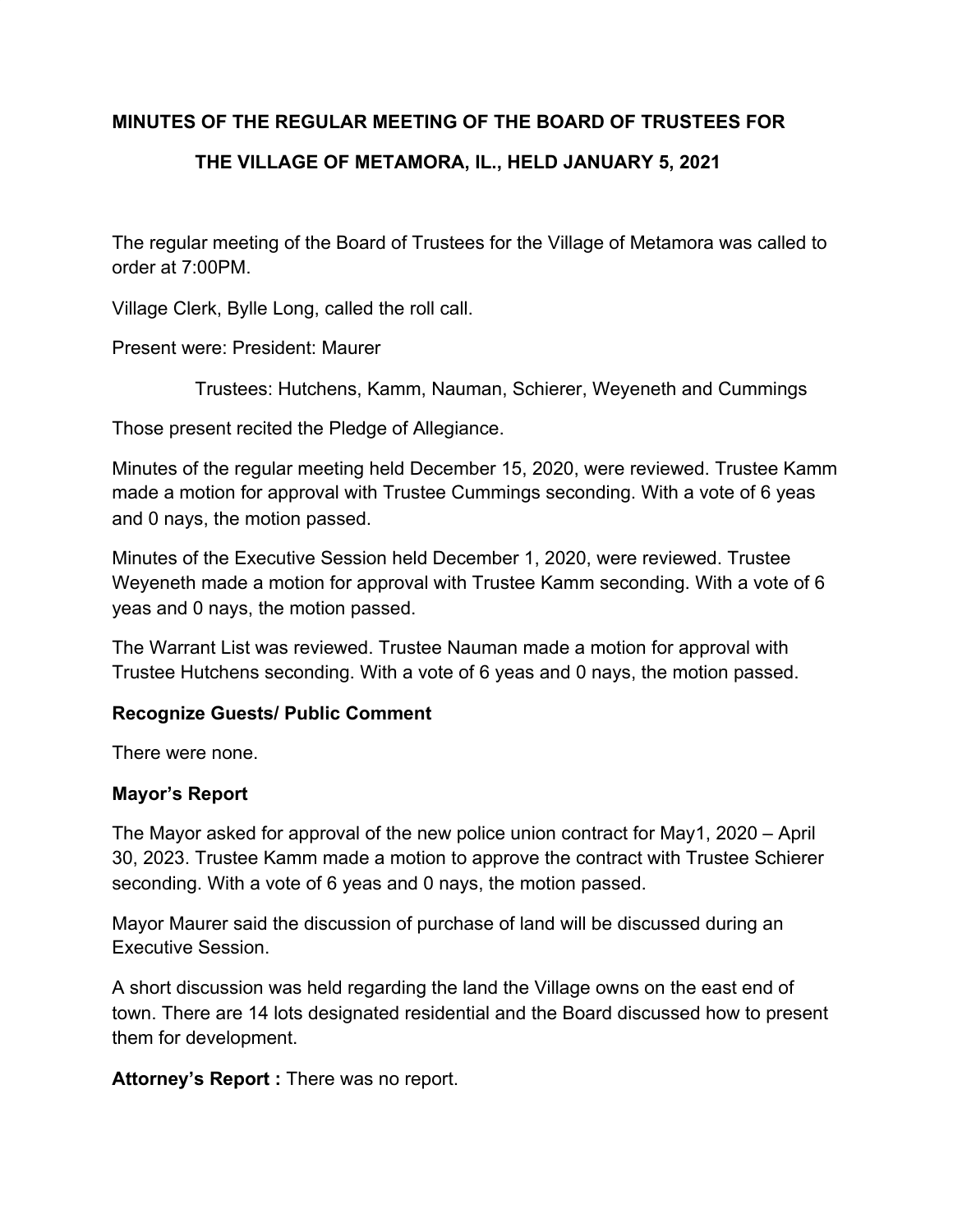**Engineer's Report:** There was no report.

# **Treasurer's Report**

Treasurer Garber gave the following report:

CASH BALANCES

Cash balances as of November 30, 2020 decreased \$127,188 a 2.23% decrease from October 31, 2020

MAJOR RECEIPTS

| State of Illinois - Taxes               | \$69,777 |
|-----------------------------------------|----------|
| State of Illinois - Fuel Taxes \$11,498 |          |
| <b>MAJOR DISBURSEMENTS</b>              |          |
| Constellation                           | \$12,262 |
| <b>Schrepfer Concrete</b>               | \$14,083 |
| Fritch Htg & Cooling                    | \$68,310 |
| <b>IEPA</b>                             | \$98,284 |
| Steffens 3-D Const.                     | \$55,120 |

# **INVESTMENTS**

Funds were invested during the month of November in the Money Market at Commerce Bank earning interest at a rate of .05%. Funds were invested during the month of November in the Insured Cash Sweep Account at Goodfield State Bank earning interest at a rate of.5%. The Goodfield State Bank Money Market earned interest at a rate of .15%. The 36 Month CD with Goodfield State Bank earned quarterly interest at a rate of .399%. The 24 Month CD with Goodfield State Bank earning quarterly interest at a rate of .648% was reinvested.

# **Public Works Dept.**

Trustee Nauman said the dept. would be picking up broken branches and limbs caused by the ice storm.